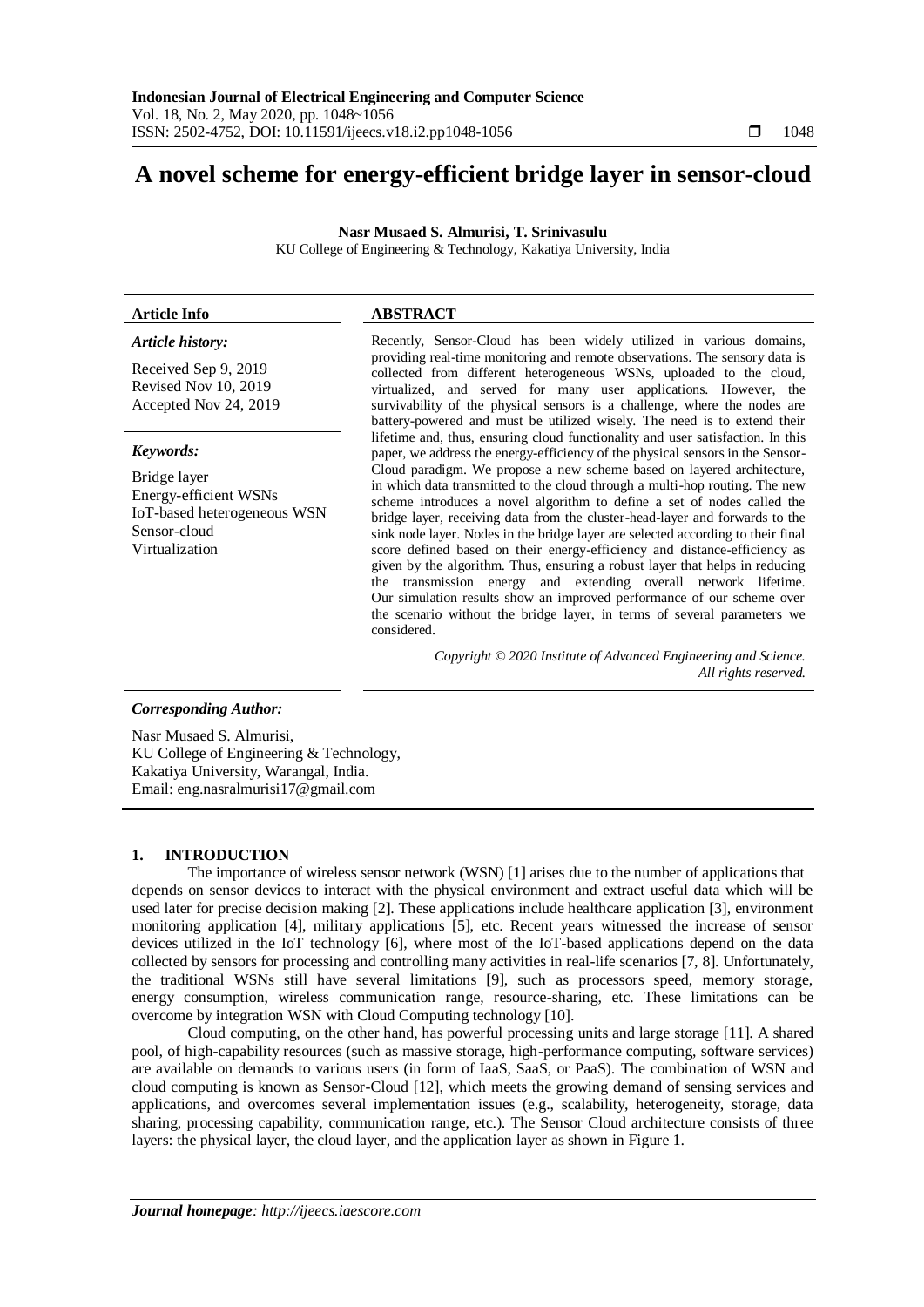The physical layer consists of heterogeneous WSNs that represent the main physical part of the Sensor-Cloud, which are, usually, deployed over many remote places. Generally, an IoT-based WSN contains a number of different kinds of sensing nodes (e.g., light sensor, motion sensor, accelerator sensor, an audio sensor, camera sensor, etc.) spatially distributed to take readings of environmental data and monitor the surrounding conditions. The main role of this layer is to collect the data from sensor nodes (by the cluster heads), aggregate this data, and send it to the sink node which, then, forwards the received data to the cloud layer. Cloud layer (also known as a virtualization layer) is responsible for storing the received data, creating virtual sensors, managing service provisioning, and provide users with required services. All the information about physical sensors and their status are stored in service templates in the cloud layer. Whenever a user sends a request requiring a virtual sensor, this request will be served based on the information provided by the service template. The application layer represents the end-users who require services or sensed data from the sensor-cloud. The remote user can log in to the web browser and start reading data of his virtual sensors, or control the at any time.



Figure 1. General reference view of the Sensor-Cloud

The recent advancement in the cloud-computing technologies and sensor network have led to developing several architectural and solutions for integrating WSN with cloud computing. In [13], an early architecture of sensor cloud is proposed, in which physical sensors can be managed using IT infrastructure. In [14] a new architecture is proposed for cloud-based heterogeneous sensing networks. The architecture is called Cloud4Sense', which provides two different models for resource management and integration: Data-centric model: provides the sensory data to various customers, and the Device-centric model: allows different customers to utilize particular virtual sensors as per their needs. In [15] ASCI (Agriculture Sensor-Cloud Infrastructure) is proposed which consists of three layers: physical sensor layer, (ii) virtual sensor layer, and (iii) service cloud layer. The aim was to effectively process large amounts of data, provide different kinds of agricultural services, and enable a fast and reliable packet delivery to the destination in large-scale WSNs. In [16], a new sensor-cloud framework is proposed in order to facilitate building community-centric applications and enable connecting people, sensors, and software objects. In [17] OptiSeC (Optimal Sensor Cloud) is discussed that defines four main requirements for the sensor cloud, which are: security, efficiency, data management, and improved performance (e.g., robustness, scalability, routing, etc.).

Despite the fact that Sensor-Cloud can overcome certain limitations of WSN, there are still several challenges that need to be addressed such as energy consumption of the sensor nodes in the physical layer. Usually, the traditional cluster heads approach is being followed in the physical layer which consists of the following three layers: Sensing Layer, Cluster Heads, and Sink Layer as shown in Figure 2. In this approach sensor nodes in the sensing layer collect the data from the environment and forward it to the cluster heads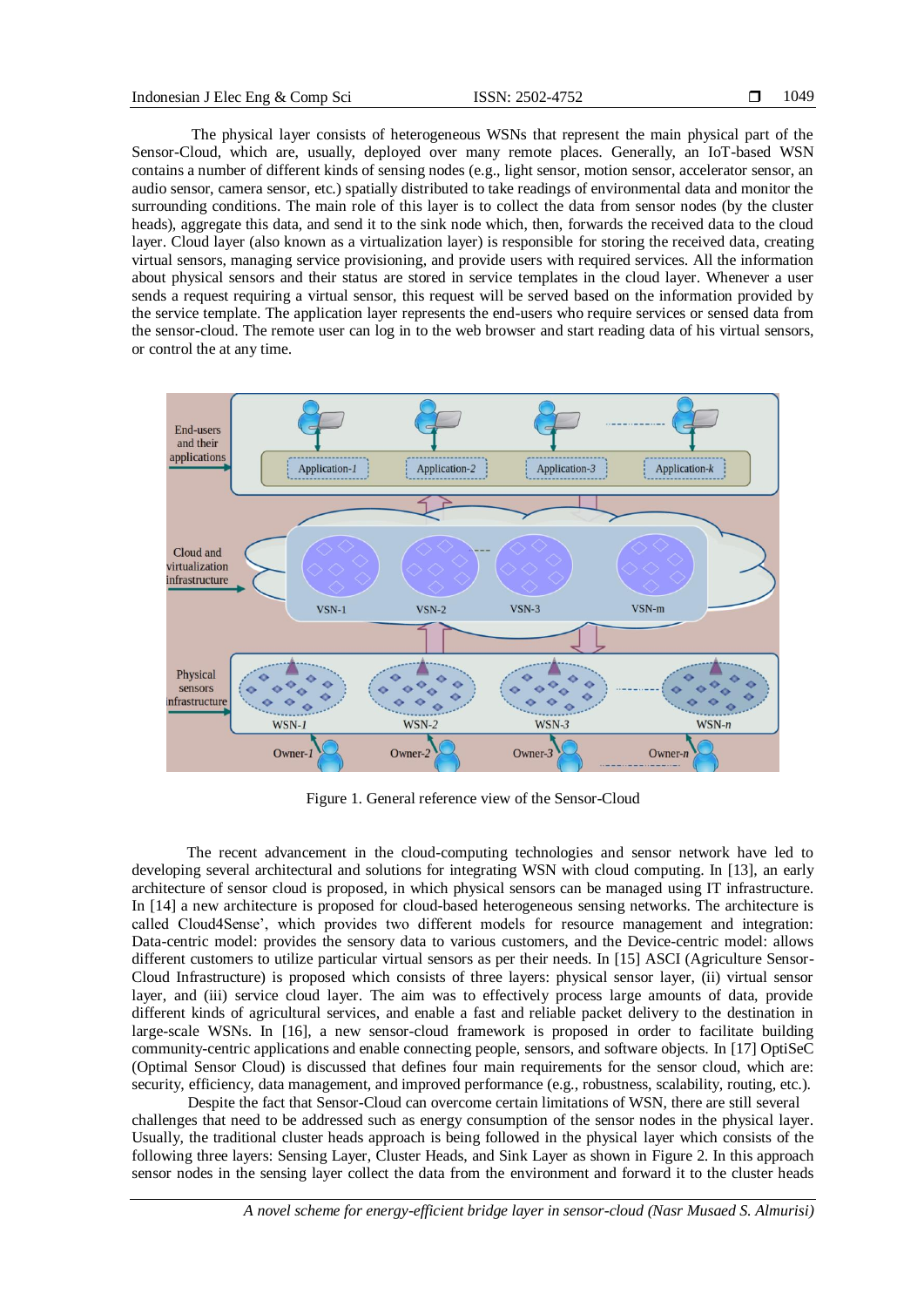which in turn aggregates the data and transmits it to the sink layer and from the sink layer to the cloud. The major drawback with this approach is that cluster heads consume most of their energy while transmitting the data to the sink node for longer distance without intermediate layers which in turn make the nodes expire early and the data transmission is ceased. This problem interrupts the process of creating and provisioning virtual sensors in the cloud and therefore the performance of Sensor-Cloud architecture is degraded. Hence it is mandatory to find out a suitable solution to increase the network lifetime and ensure that the performance of the sensor-cloud is optimal. Here we proposed a novel algorithm to reduce the energy consumption of sensor nodes during sending data towards the cloud. The proposed scheme introduces a new layer called (Bridge Layer). This layer acts as the intermediate layer between the cluster head layer and the sink layer and its purpose is to aggregate the data from several cluster heads and transmit it to the sink nodes. The proposed algorithm defines a set of robust nodes acting as a bridge layer which they are selected according to their final score defined based on their energy-efficiency and distance-efficiency. Through simulation, we compare the results of our scheme with the traditional Cluster Heads Layer(CHs Layer) and the results show significant improvement of network lifetime and the considerable amount of energy that is saved with the Bridge Layer.



Figure 2. Cluster heads approach

# **2. PROPOSED SCHEME**

In this section, we present a novel energy-efficient scheme for Sensor-Cloud that uses a multilayer architecture in which transmitting data from physical sensors to the cloud is based on a multi-hop routing. Our objective is to maximize the lifetime of nodes in the bottom layer by reducing the energy consumed during the data uploading process. The new algorithm defines a set of robust nodes acting as a bridge to the sink nodes and, thus, minimizing transmission energy expended by the sensor nodes in the physical layer.

# **2.1. System Model**

The proposed scheme addresses the physical part of the Sensor-Cloud. The system model considered in the scheme consists of four layers namely: Sensing Layer, Cluster Heads Layer, Bridge Layer, and Sink Layer, as the model architecture is shown in Figure 3. The sensor nodes (SNs) in the first layer send their collected data to the cluster heads (CHs) in the second layer CHs, then aggregate the received data and transmit it upwards to the bridge nodes (BNs) in the third layer, which in turn, forward it directly to the sink nodes (SiNs) that is responsible for delivering data to the cloud. The nodes in the sink layer, are usually, have a continuous power supply and are not energy-limited. However, a number of key assumptions have been taken for the development of this scheme as listed below:

- a) Sensor nodes are randomly distributed in the sensing area and are stationary once deployed (that are not movable).
- b) SiNs in the sink layer is not energy-limited and, hence, have no constraints on their lifetime.
- c) All the nodes have a power control so they can vary their transmission power according to the distance.
- d) The network is a time-driven model, i.e., data is periodically available at the sensor nodes and need to be transferred to the cloud.
- e) Energy-consumption is considered for data aggregation, transmission, and reception only.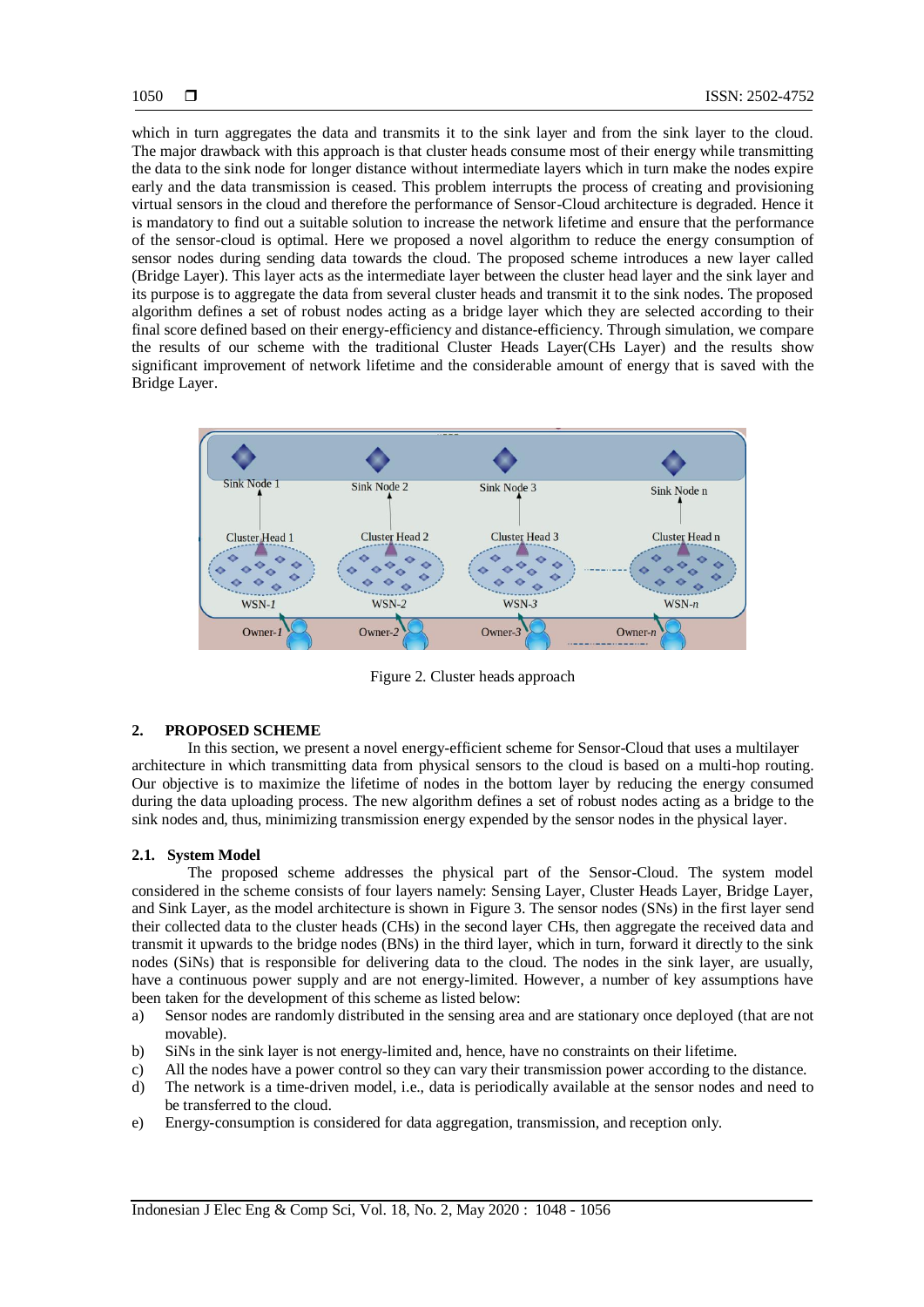

Figure 3. The architecture of the proposed system model

### **2.2. Sensing Layer**

This layer consists of the physical heterogeneous sensor nodes that are dedicated to sense a variety of environmental parameters based on the network functionality and application requirements. Typically, in the Sensor-Cloud paradigm, several WSNs distributed in different targeted places are considered, forming heterogeneous sensing networks connected to the same cloud. These networks are responsible for collecting the environmental data required by the cloud which in turn serves many remote user applications. Thus, the survivability of these networks is important in order to ensure the cloud functionality and user satisfaction. However, the sensor nodes in this layer are, typically, battery-powered and it is difficult to replace their battery or recharge them, especially in the scenarios of dense networks or harsh environments. Therefore, we address this problem faced in this layer and introduce our algorithm for saving their energy and extend their lifetime.

### **2.3. CHs Layer**

Cluster heads (CH) in Sensor-Cloud schemes are a set of sensor nodes selected periodically in each transmission round based on some predefined criteria. CHs receive data from the sensor nodes, aggregate it, and forward it to the upper layers towards the cloud. Our algorithm for selecting bridge nodes can be applied to multi-levels heterogeneous WSNs, where the CHs election model is selected based on the heterogeneity level. The election model of SEP protocol [18] can be used for the CH election in the two-level heterogeneous network model, while the election model of EH-mulSEP protocol [19] can be used for CH election in network models with higher levels of heterogeneity. In both models, the CHs are selected based on two main parameters: weighted election probability and weighted election threshold, according to the initial energy of nodes where the nodes that have higher levels of energy become CHs more frequently than those having lower levels. For the purpose of evaluation, we have considered two levels of heterogeneity and use the SEP election model in our experimental simulation. In SEP protocol, two types of nodes are considered: first level (*lvl1*) and second level (*lvl2*), where nodes in the latter have an additional amount of energy. The election probability of both levels ( $p^{lvl1}$  &  $p^{lvl2}$  ) are defined as follows:

$$
plvl1 = \frac{popt}{1 + \alpha \times m}
$$
 (1)

$$
p^{\text{lv12}} = \frac{p^{\text{opt}} \times (1 + \alpha \times m)}{1 + \alpha \times m}
$$
 (2)

and the election thresholds( $T^{lvl1}$  &  $T^{lvl2}$  ) are given as:

$$
T_s^{lvl1} = \begin{cases} \frac{p^{lvl1}}{1 - p^{lvl1} \times (r \mod \frac{1}{p^{lvl1}})}, & \text{if } s \in G^{lvl1} \\ 0, & \text{otherwise} \end{cases} \tag{3}
$$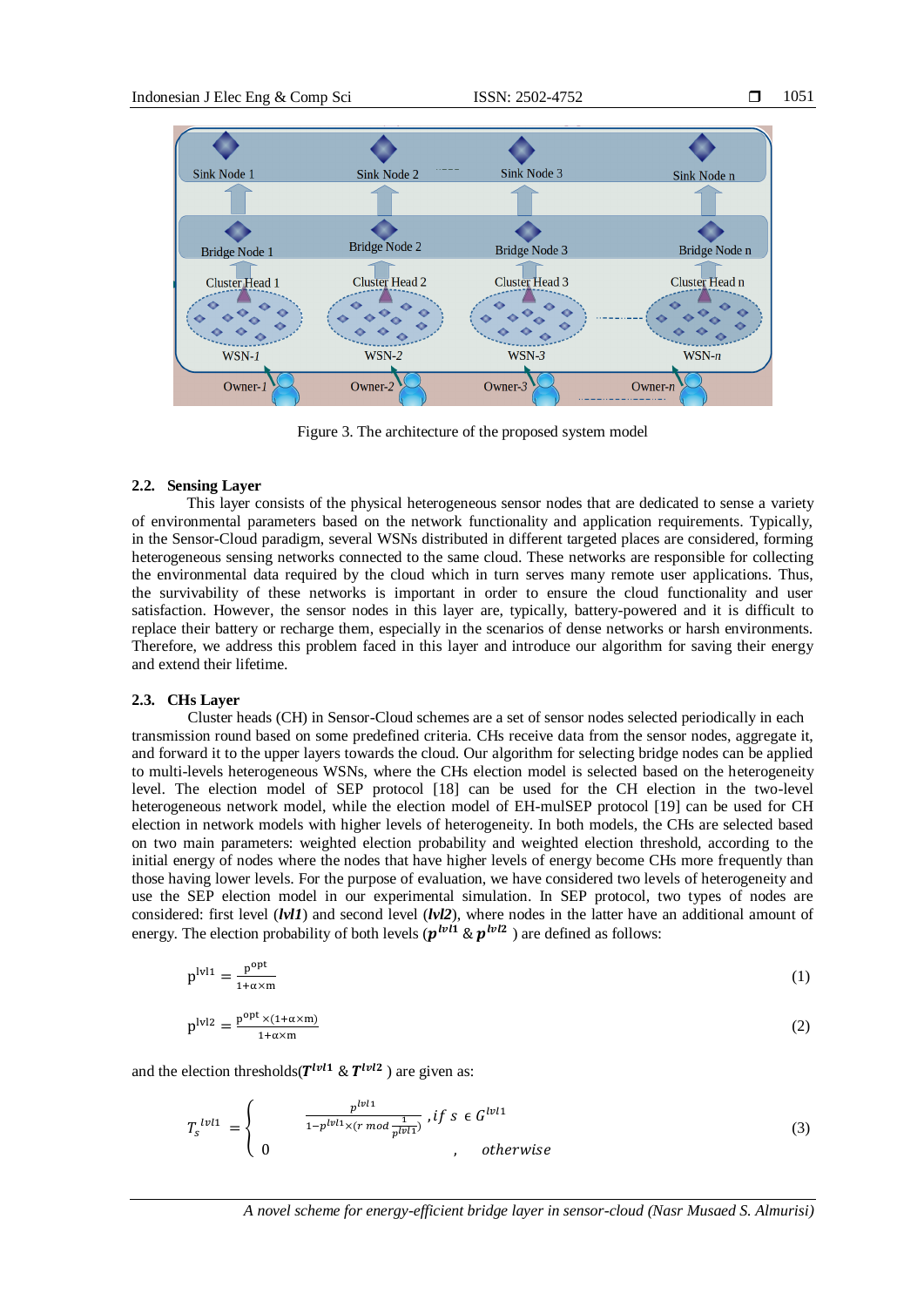$$
T_s^{1v12} = \begin{cases} & \frac{p^{1v12}}{1 - p^{1v12} \times (r \mod \frac{1}{p^{1v12}})}, \text{ if } s \in G^{1v12} \\ 0, & \text{ otherwise} \end{cases} \tag{4}
$$

where α and m are the extra energy and percentage of the *lvl1*, *lvl2* nodes respectively, r is the number of the present transmission round,  $p^{opt}$  is the optimal number of CHs in every round, while  $G^{lvl1}$  and  $G^{lvl2}$ , are the set of nodes that have not been selected as CHs in the last  $1/p^{1v1}$  &  $1/p^{1v12}$  rounds respectively

# **2.4 Bridge Layer**

Our new scheme provides a novel algorithm to define the bridge nodes (BNs) in this layer. BNs have the role of receiving data from the CHs layer and forwards to the SiNs layer. The aim is to reduce the dissipated energy of the CH nodes by shortening their transmission distance which has a great impact on the energy consumed during data transfer. Instead of transmitting data to the sink nodes(SiN) for a long distance, CHs send their data to the BNs layer which, in turn, forwards to the SiN, and, thus saving a considerable amount of energy. In fact, the nodes in the bridge layer (i.e., BNs) are a subset of the already elected CH nodes but are highly capable to take the role of data forwarding on behalf of the other CH nodes. We call this subset of nodes as the robust nodes and represented as the bridge layer in the architecture as shown in Figure 3. For selecting BN nodes, we define two key parameters: Energy Efficiency ( $E_{\text{ef}}$ ) and Distance Efficiency  $(D_{ef})$ , which must be calculated for all the selected CH nodes according to the following formulas:

$$
E_{ef} = \frac{Er}{Er_{av}} \tag{5}
$$

$$
D_{ef} = \frac{D_{\text{S}iN} + D_{\text{CH}}}{2} \tag{6}
$$

Where  $Er_{av}$  is the residual energy of the node and  $Er_{av}$  is the average residual energy of all the nodes; while  $D_{\text{SiN}}$  and  $D_{\text{CH}}$  are functions in the node distance to the SiNs and to other CHs respectively, and are calculated as follows:

$$
D_{\text{SIN}} = \frac{D_{\text{SN}}}{D_{\text{SN}}}
$$
\n<sup>(7)</sup>

$$
D_{CH} = \frac{D_{CHmean}}{D_{CHmean}} \tag{8}
$$

Here  $D_{SN}$  is the distance of the current node to the nearest SiN node and  $D_{SN_{av}}$  is the average distance of all the nodes to their SiN nodes, while  $D_{CHmean}$  is the mean distance of the current node to to all the cluster heads and  $D_{CHmean_{av}}$  is the average of all the calculated  $D_{CHmean}$ . After calculating  $E_{ef}$  and  $D_{ef}$ for all the selected CHs, the algorithm find the final score Chscore for each of them according to the follwing formula:

$$
CH_{score} = E_{ef} \times w1 + D_{ef} \times w2 \tag{9}
$$

where  $w_1$ , and  $w_2$  are scoring weights given by the administrator based on some predefined requirements. All the CHs nodes, then, are sorted decreasingly according to their final score, and only the top k% nodes (i.e., the robust nodes) are selected as BNs layer nodes, where k% is a positive integer representing the fraction of BNs to be selected from CHs. This process runs at the setup phase in every transmission round directly after the CH election. As can be seen from the formulas above, we have focused on the transmission distance of nodes. This due to its higher influence on the energy consumed during sending data packets.

Typically, transmitting data for a short distance (i.e., LOS model) needs a small amount of energy, while transmitting data for larger distances (i.e., NLOS model) requires much higher energy which exponentially increases and obstacles usually exist [20]. However, the proposed scheme tries to minimize the total energy consumed by CHs which are periodically elected, and, hence, saving energy and extending the total lifetime of the network.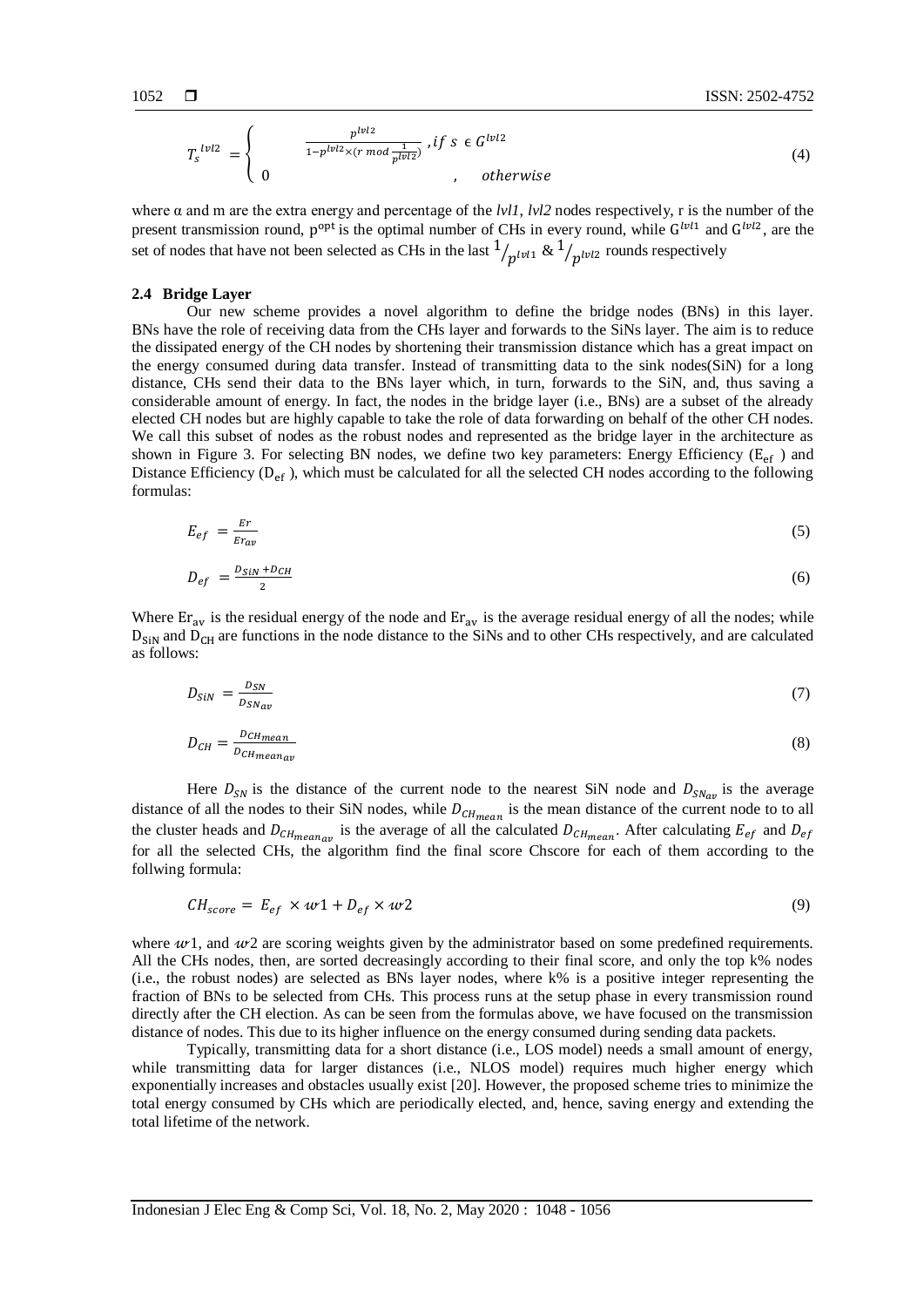# **3. RESULTS AND ANALYSIS**

In this section, we evaluate the performance of the proposed algorithm for sensor-cloud architecture We have implemented our algorithm using MATLAB platform, and use the first-order energy dissipation model as have been used in [21, 18, 19]. This model considers the energy consumed for transmission, reception, and aggregation only, while the other energy demands are small and negligible. The amount of energy consumption at the transmitter  $(E_{TX})$  and receiver  $(E_{RX})$  is given as follows:

$$
E_{TX} = \begin{cases} l_b \times (E_{TX-elec} + E_{fs} \times d^2), & \text{if } d \le d_0 \\ l_b \times (E_{TX-elec} + E_{mp} \times d^4) & \text{otherwise} \end{cases} \tag{10}
$$

$$
E_{RX} = l_b \times E_{RX - elec} \tag{11}
$$

Where  $E_{fs}$  and  $E_{mp}$  are the free space and multipath amplifier models respectively used according to the transmission distance d, where a given threshold  $d_0$  is defined as follows:

$$
d_0 = \sqrt{\frac{E_{fs}}{E_{mp}}} \tag{12}
$$

#### **3.1. Experimental Setup**

The network setup and the parameters used during simulation are configured as shown Table 1. We evaluate the efficiency of our algorithm in comparison with the scenario in which no bridge nodes are defined.

| Table 1. Parameter Values      |                        |  |
|--------------------------------|------------------------|--|
| Parameter                      | Values                 |  |
| Deployment Area                | 200m X 200m            |  |
| Number of Nodes                | 1000                   |  |
| Number of heterogeneity levels | 2                      |  |
| α                              | $\mathfrak{D}$         |  |
| m                              | 0.4                    |  |
| $l_h$                          | 4000                   |  |
| $p^{opt}$                      | 0.15                   |  |
| k                              | $0.33 X P^{opt}$       |  |
| $E_0$                          | 0.5                    |  |
| $E_{TX-elec}$                  | 50 nJ/bit              |  |
| $E_{RX-elec}$                  | $50$ nJ/bit            |  |
| $E_{amp}$                      | $0.0013$ pJ/bit/m2     |  |
| $E_{sf}$                       | $10 \text{ pJ/bit/m2}$ |  |
| $E_{da}$                       | 5 nJ/bit/signal        |  |

The number of considered parameters are listed:

- a) Frist node dies (FND): defines the network stability period
- b) Last node dies (LND): defines the overall network lifetime.
- c) Half node die (HND): measures the network lifetime when 50% of the node have been expired.
- d) Number of alive/dead nodes over the simulation time.
- e) Amount of consumed/dissipated energy over the simulation time.
- f) Number of messages sent towards cloud from sensor nodes during simulation time.

#### **3.2. Result Analysis**

Table 2 presents the network lifetime measures (i.e., FND, HND, and LND) for both scenarios. We can see that the bridge layer added to the network leads to an improvement in these three measures over the traditional case in which only the CHs layer is considered. The network stability period is improved by 102%, while the overall network lifetime is extended by 36%. This indicates that our new scheme has a positive impact on the energy-efficiency where the nodes consume less amount of energy during data transmission from sensing from CHs layers towards the sink layer.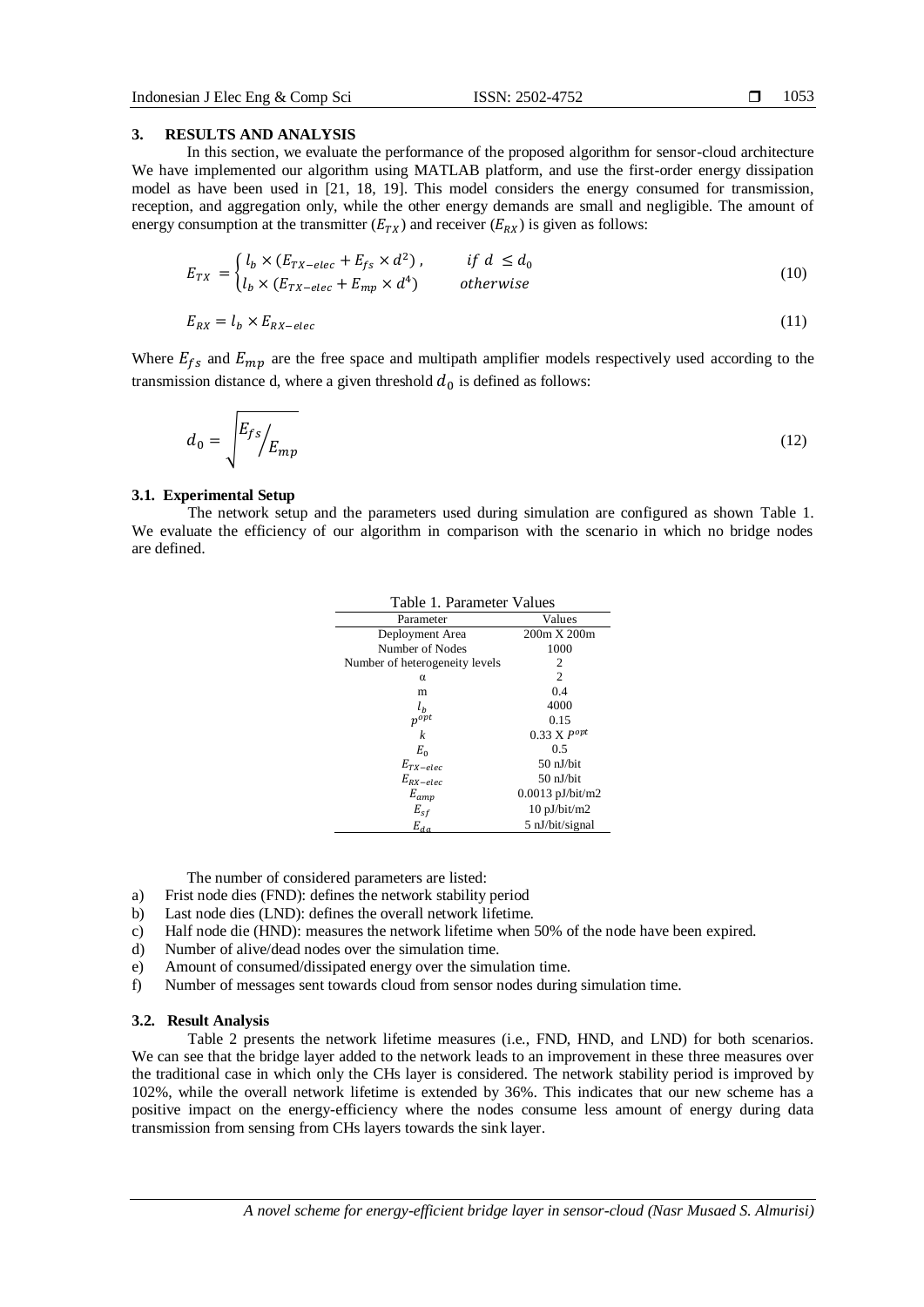| Table 2. Network Live-time Measure |                          |              |               |
|------------------------------------|--------------------------|--------------|---------------|
| Network Lifetime                   | Value in Terms of Rounds |              | Gain Achieved |
| Measure                            | CH <sub>s</sub> Layer    | Bridge Layer | $(100\%)$     |
| <b>FND</b>                         | 344                      | 696          | 102           |
| <b>HND</b>                         | 1336                     | 1427         | 07            |
| I ND                               | 4000                     | 5446         | 36            |

Figures 4 and 5 show the number of alive and dead nodes during the simulation lifetime respectively. From this, it is clear that the nodes expire slowly compared to the traditional scenario. Here, the bridge nodes selected in the new schemes we introduced help in balancing energy-load among CHs in the second layer, and thus, leading to reduction in the amount of energy expended for transmitting data to short distances to bridge layer instead of transmitting to the sink layer for larger distance, which delay the nodes expiration.



Figure 4. Alive nodes vs. Number of rounds Figure 5. Dead nodes vs. number of rounds

In Figure 6, we present the amount of energy with respect to the simulation time, which show that nodes in our scheme has less energy demand during the whole network operation as a result of reduced transmission distance and hence a significant amount of energy is saved. such a significant increase in the network lifetime and energy saved is important in order to ensure extended services provided by the network through the cloud where more data is reported to the cloud than traditional schemes. In Figure 7, we show the number of messages sent by the nodes in the first layer of the network (i.e., sensing layer) to the cloud through intermediate layers, with a total increase equals to 26%.

However, The results we discussed above indicate that the bridge layer we introduced in our scheme has the advantage of reducing the total energy consumed by the physical sensor nodes and therefore leading to extended network lifetime, and increased data reported to the cloud, which then can be virtualized and served to many users for a longer time.





Figure 4. Amount of energy dissipated during simulation Figure 5. Total number of messages transmitted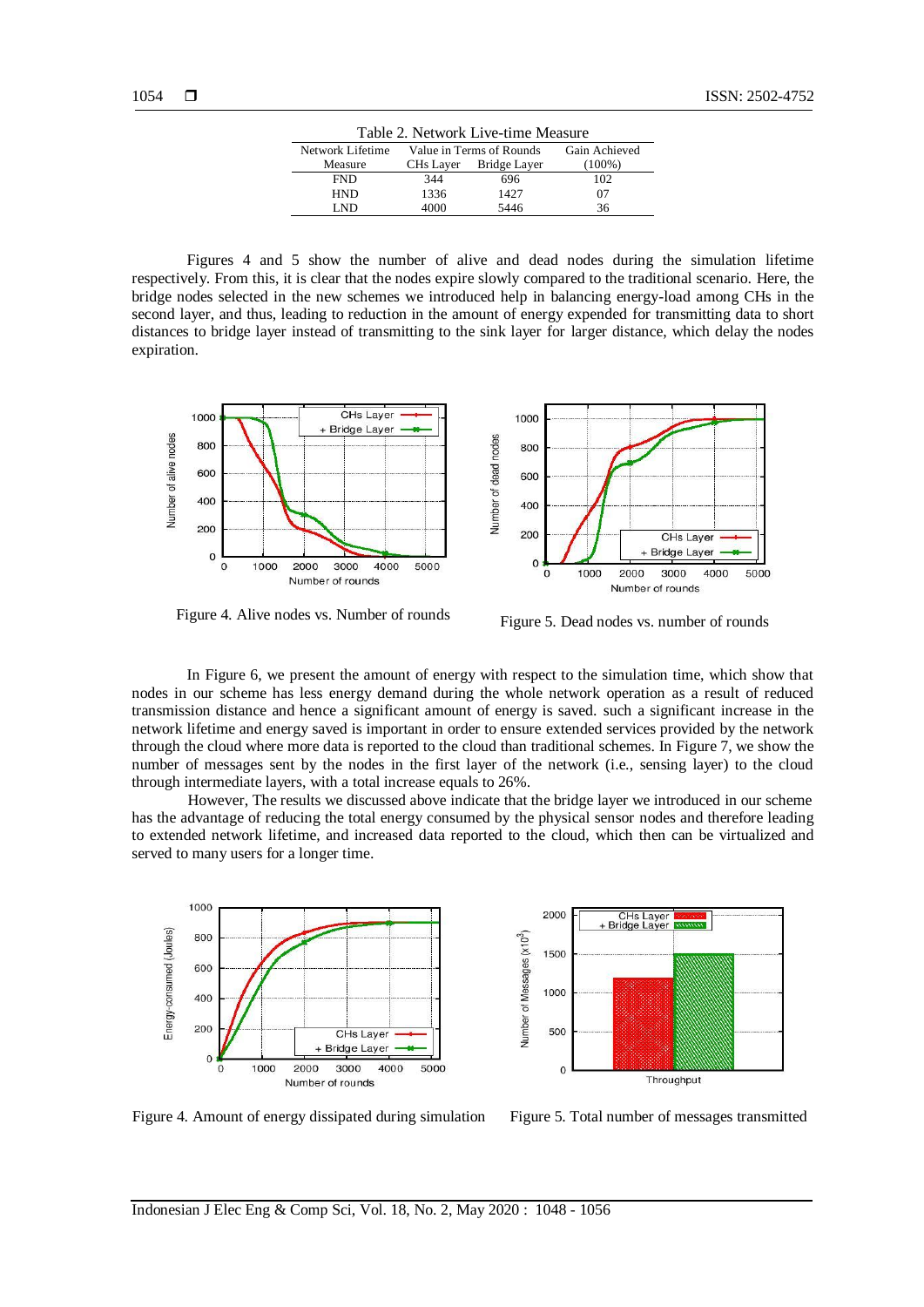# **4. CONCLUSION**

In this paper, we have introduced a new scheme for data routing from the physical layer to the cloud in Sensor-Cloud technology. A new algorithm is proposed to select a number of nodes to take the role of a bridge layer that links cluster heads with the sink layer. The aim is to reduce the transmission distance of the cluster heads to save their energy, and, hence, helps in extending the overall network lifetime. We have discussed the new scheme in detail, presenting the main parameters and scoring formulas. We have simulated our algorithm in Matlab software and compared its performance with that of traditional routing and showed its superiority in terms of a number of parameters we used. Our future plan is to study using energyharvesting as an additional layer to show its impact on network performance.

# **ACKNOWLEDGEMENTS**

This work is carried out at Kakatiya University College of Engineering and Technology in India, to rescieve PhD degree in Electronic and Communication Engineering.

# **REFERENCES**

- [1] I. Akyildiz, W. Su, Y. Sankarasubramaniam, and E. Cayirci, "Wireless sensor networks: a survey," Computer Networks, vol. 38, no. 4, pp. 393 – 422, 2002. [Online]. Available: http://www.sciencedirect.com/science/article/pii/S1389128601003024
- [2] A. S. H. Abdul-Qawy and T. Srinivasulu, "SEES: a scalable and energy-efficient scheme for green IoT-based heterogeneous wireless nodes," *Journal of Ambient Intelligence and Humanized Computing*, Springer, pp. 1–26, March 2018.
- [3] N. Sghaier, A. Mellouk, B. Augustin, Y. Amirat, J. Marty, M. E. A. Khoussa, A. Abid, and R. Zitouni, "*Wireles sensor networks for medical care services*," in 2011 7th International Wireless Communications and Mobile Computing Conference, July 2011, pp. 571–576.
- [4] M. T. Lazarescu, "Design of a wsn platform for long-term environmental monitoring for iot applications," *IEEE Journal on Emerging and Selected Topics in Circuits and Systems*, vol. 3, no. 1, pp. 45–54, March 2013.
- [5] H. B. Lim, D. Ma, B. Wang, Z. Kalbarczyk, R. K. Iyer, and K. L. Watkin, "*A soldier health monitoring system for military applications*," in 2010 International Conference on Body Sensor Networks, June 2010, pp. 246–249.
- [6] G. Basavaraj and C. Jaidhar, "Low latency and energy efficient cluster based routing design for wireless sensor network," *Indonesian Journal of Electrical Engineering and Computer Science*, vol. 13, pp. 615–625, 02 2019.
- [7] Y. S.ALDEEN and K. Qureshi, "New trends in internet of things, applications, challenges, and solutions," *TELKOMNIKA (Telecommunication Computing Electronics and Control)*, vol. 16, pp.1114–1119, 06 2018.
- [8] S. Sharma and S. Sebastian, "Iot based car accident detection and notification algorithm for general road accidents," *International Journal of Electrical and Computer Engineering (IJECE)*, vol. 9, p. 4020, 10 2019.
- [9] O. MAHDI, Y. Rafid, A. Ghazi, M. Mohammed, A. Wahid, M. Yamani, and I. Idris, "An energyaware and loadbalancing routing scheme for wireless sensor networks," *Indonesian Journal of Electrical Engineering and Computer Science*, vol. 12, pp. 1312–1319, 12 2018.
- [10] S. Madria, V. Kumar, and R. Dalvi, "Sensor cloud: A cloud of virtual sensors," *IEEE Software*, vol. 31, no. 2, pp. 70–77, Mar 2014.
- [11] R. Kaur and G. Kaur, "Proactive scheduling in cloud computing," *Bulletin of Electrical Engineering and Informatics*, vol. 6, pp. 174–180, 06 2017.
- [12] A. Alamri, W. S. Ansari, M. M. Hassan, M. S. Hossain, A. Alelaiwi, and M. A. Hossain, "A survey on sensorcloud: Architecture, applications, and approaches," *International Journal of Distributed Sensor Networks*, vol. 9, no. 2, p. 18, 2013.
- [13] M. Yuriyama and T. Kushida, "*Sensor-cloud infrastructure - physical sensor management with virtualized sensors on cloud computing*," in 2010 13th International Conference on Network- Based Information Systems, Sept 2010, pp. 1–8.
- [14] M. Fazio and A. Puliafito, "Cloud4sens: a cloud-based architecture for sensor controlling and monitoring," *IEEE Communications Magazine*, vol. 53, no. 3, pp. 41–47, March 2015.
- [15] K. Kim, S. Lee, H. Yoo, and D. Kim, "Agriculture sensor-cloud infrastructure and routing protocol in the physical sensor network layer," *International Journal of Distributed Sensor Networks*, vol. 10, no. 3, p. 437535, 2014.
- [16] M. M. Hassan, B. Song, and E.-N. Huh, "*A framework of sensor-cloud integration opportunities and challenges*," in Proceedings of the 3rd International Conference on Ubiquitous Information Management and Communication, ser. ICUIMC '09. ACM, 2009, pp. 618–626.
- [17] M. U. Atif and M. A. Shah, "*Optisec: In search of an optimal sensor cloud architecture*," in 23rd International Conference on Automation and Computing (ICAC), Sept 2017, pp. 1–6.
- [18] G. Smaragdakis, I. Matta, and A. Bestavros, "SEP: A stable election protocol for clustered heterogeneous wireless sensor networks," in International Workshop on SANPA, 2004, pp. 251–261.
- [19] A. S. H. Abdul-Qawy and T. Srinivasulu, "*EH-mulSEP: Energy-harvesting enabled multi-level SEP protocol for IoT-based heterogeneous WSNs*," in 3rd International Conference on Applied and Theoretical Computing and Communication Technology (iCATccT), Presented, December 2017.